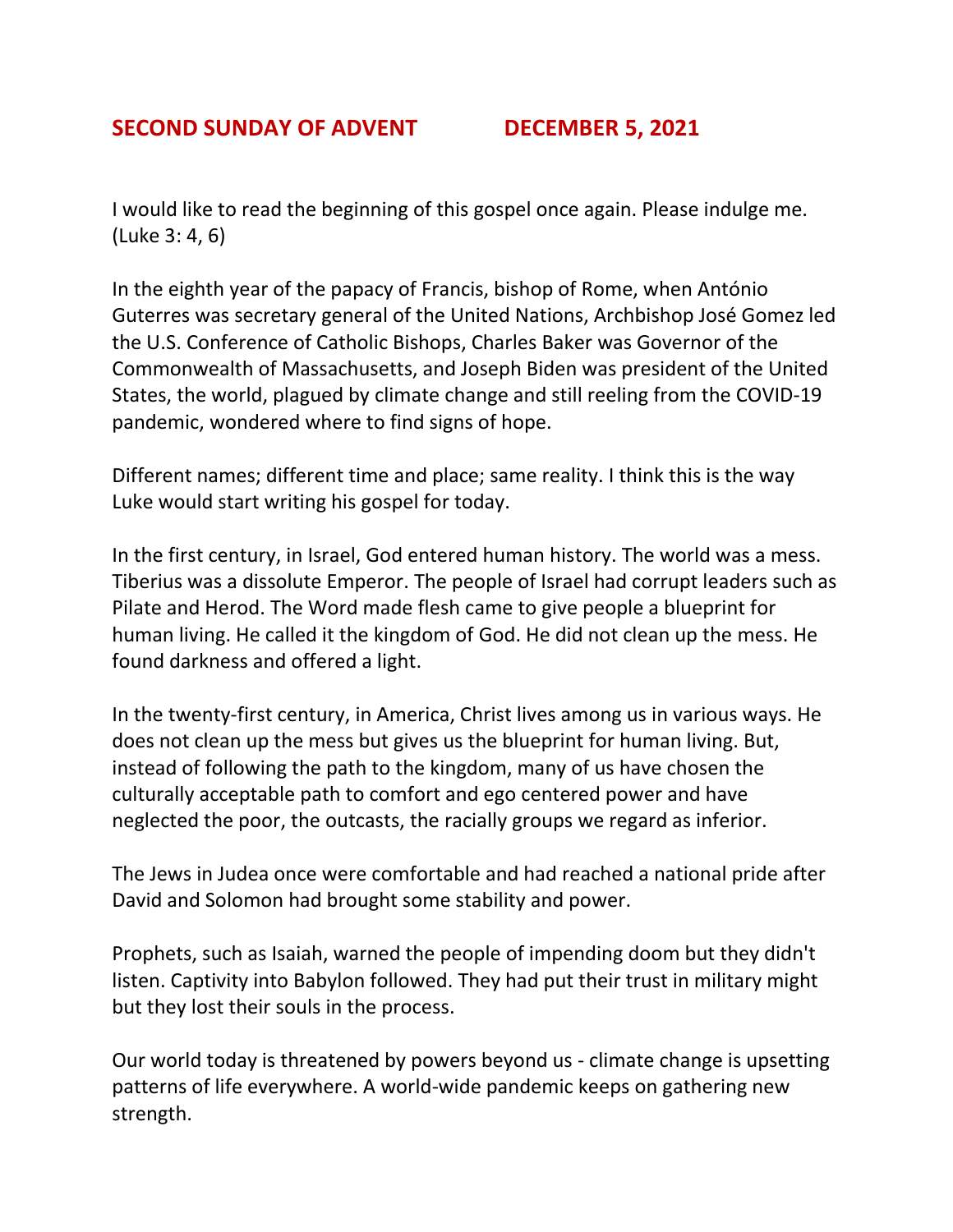And, here in Advent, we are taught to trust in the power of God, in the presence of the Christ and the Spirit in our midst. We don't have the resources to put everything right. But we know from history that light does shine in darkness and the power of God is really in our midst.

The prophet Baruch spoke to a people in exile. "Take off the garment of your sorrow and affliction and put on forever the beauty of the glory from God. Put on the robe of righteousness that comes from God." Yes, they were able to return to Jerusalem and rebuild the temple.

Years later a voice in the desert once again called people to change their ways of thinking, of seeing, of acting. "Prepare the way of the Lord." Since then, for 2000 years, trust in God or trust in ourselves has marked Christian history.

In dark times it has often been people without power and might that have shown us the way. Settlers in this country drove out the Indigenous people from their homes. They drove them on a trail of tears over hundreds of miles, made treaties which they did not keep.

But these people kept their light glowing and even today show us another way of relating to the Creator and all the world. Capitalism and consumerism have given us a spirituality of scarcity - there is never enough; we always need more. Indigenous people say, no, there is a spirituality of abundance when we all share.

To build up the American empire, we enslaved black people from Africa.

We still try to enslave them. But the light has often shone in these people. In slavery the people sang their praise and trust in God in beautiful Negro Spirituals. They produced works of nobility. Recently I visited the Museum of Fine Arts. They have a wonderful exhibit of fifty quilts that reflect the development of America. One quilt was made by a girl born into slavery and then expressed her story in a marvelous two panel quilt. The Spirit moves people especially when we are not self-sufficient.

Advent calls us not to put our trust in ourselves or in riches or in possessions. We have been given a blueprint for life. Other religions have similar teachings. But we have neglected them. We have settled for a form of religion and Christianity that